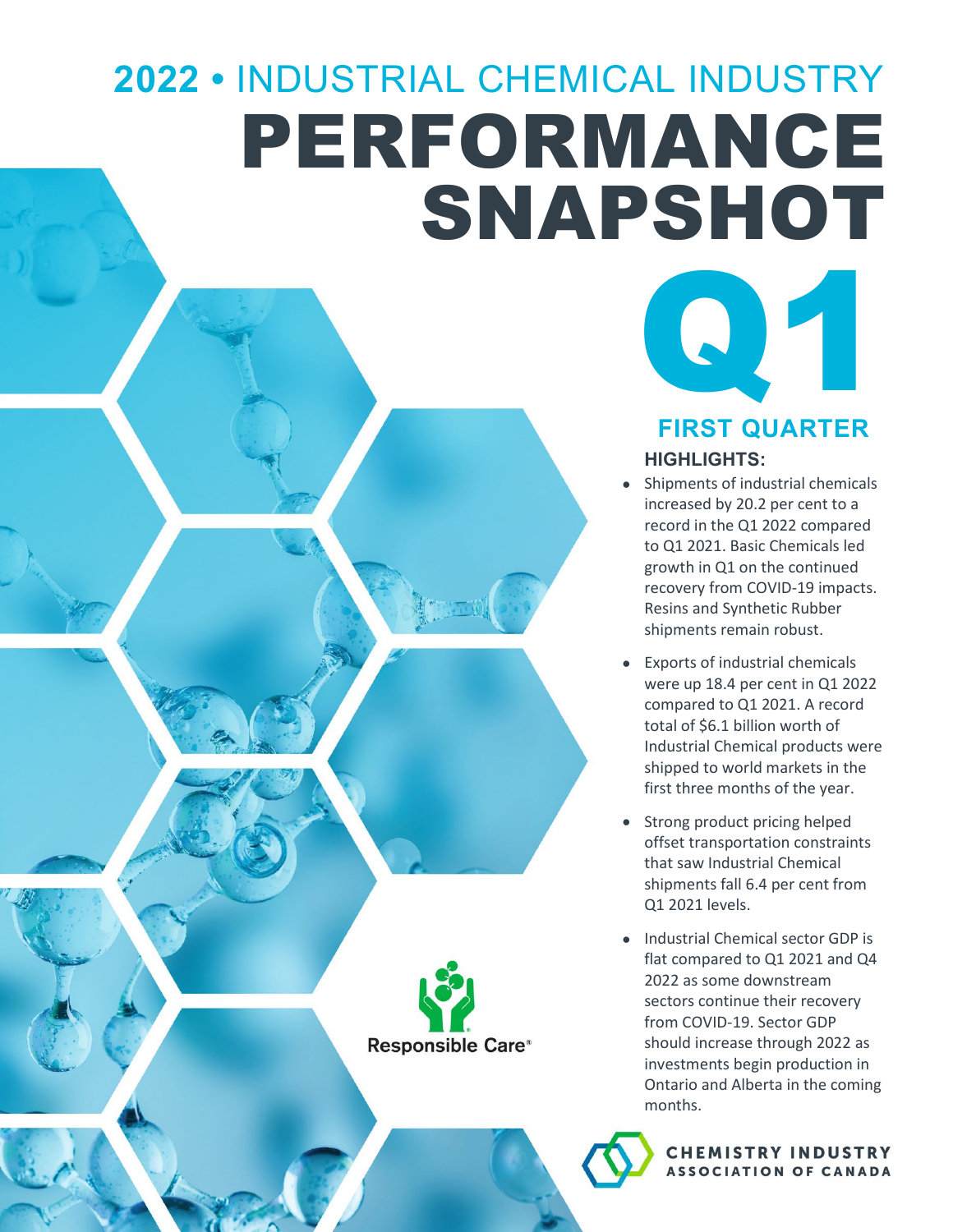## **Canada's Industrial Chemical sector starts 2022 on strong footing**

Canada's Industrial Chemical sector is off to its strongest start since 2018 according to recently released data from Statistics Canada. Shipments of Industrial Chemicals set a record in the first quarter with \$7.69 billion worth of products sold, a 20 per cent increase from Q[1](#page-1-0) 2021 levels.<sup>1</sup> This was led by a surge in Basic Chemical production to a new quarterly record of \$4.9 billion as investment came online in Alberta in late 2021 and downstream demand continues to recover from COVID-19. Resin and Synthetic Rubber shipments continued to show strength notching their 3<sup>rd</sup> best quarter ever with \$2.75 billion in shipments.



Every sub-sector of Industrial Chemical production posted growth from 2021 levels in Q1 2022. Inorganic Chemical shipments continue their recovery from COVID-19 related impacts and reached their highest quarterly output since Q4 2019 with \$823 million worth of products shipped. Organic Chemical shipments saw a 68 per cent increase over 2021 levels as production and pricing trend upward on investments moving from construction to operation and strong demand. Resin and Synthetic Rubber shipments continue to ship at multi-year highs, with \$2.7 billion worth of products shipped in Q1 2022.

## **Trade figures closely track shipment levels in Q1 2022**

Exports of Industrial Chemicals also set quarterly records in Q1 2022 with nearly \$6.1 billion worth of products shipped to global customers. Only Petrochemical and Industrial Gas producers did not set a record for quarterly exports.



<span id="page-1-0"></span><sup>&</sup>lt;sup>1</sup> Shipments are a value figure only and does not represent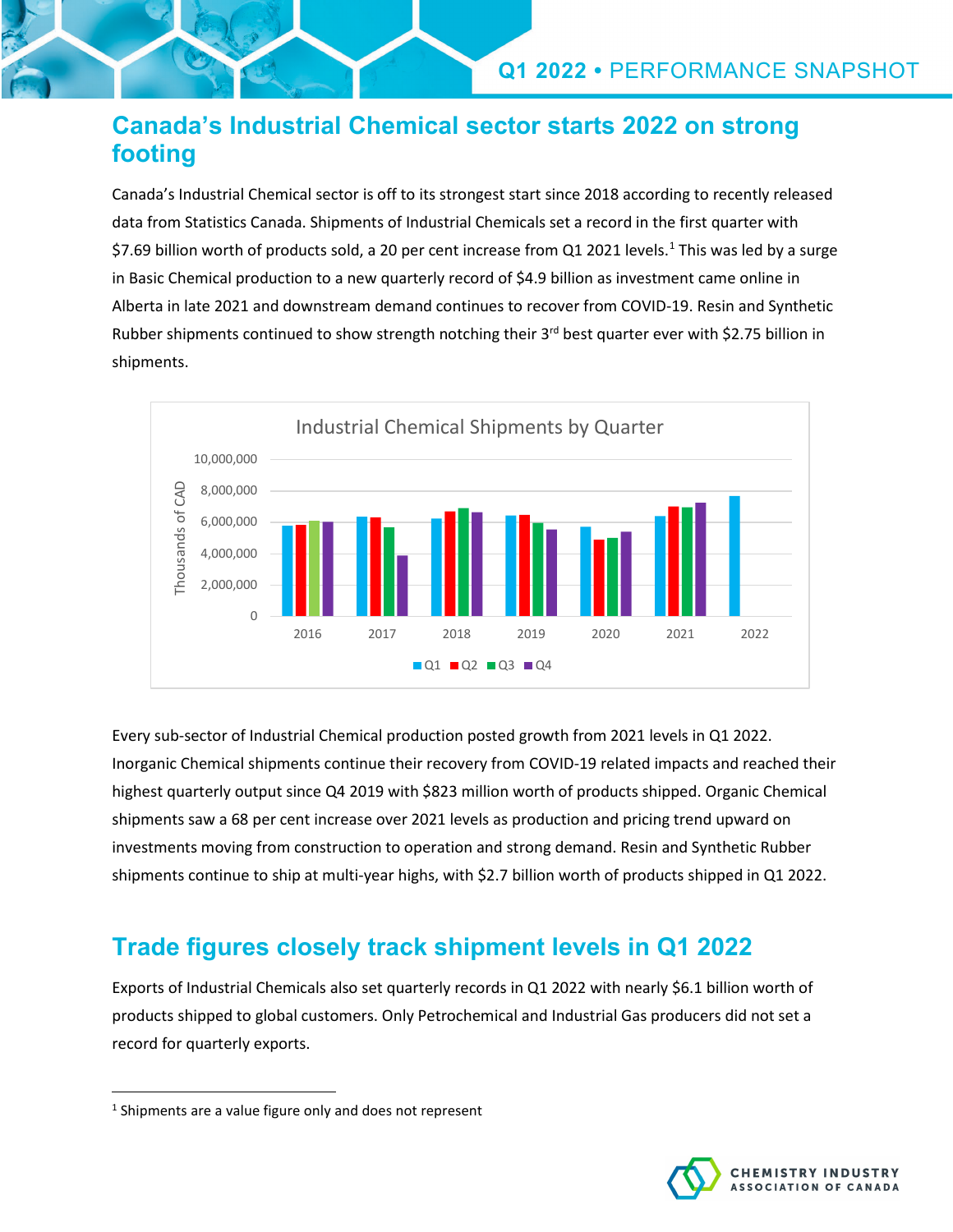

## **Strong Pricing Offsets Slower Volume Transportation**

Shipment levels in Q1 2022 were driven in part by strong product pricing which was enough to offset a slowdown in physical volumes moving to market.<sup>[2](#page-2-0)</sup> Interestingly, chemical shipments via rail have been significantly below multi-year trends since July of 2021. A combination of major expansion projects and maintenance shutdowns in Q3-Q4 2021, extreme cold weather in Western Canada in late 2021 and early 2022, a COVID-19 surge in early 2022, and a strike among CP workers in March 2022 all occurred sequentially. Many of these headwinds began easing towards the end of Q1 and have improved in Q2. We expect to see volumes shipped recover through the rest of the year.



<span id="page-2-0"></span><sup>&</sup>lt;sup>2</sup> Chemical products can also be stored in inventory which will induce higher shipment values but see lower volumes moved.